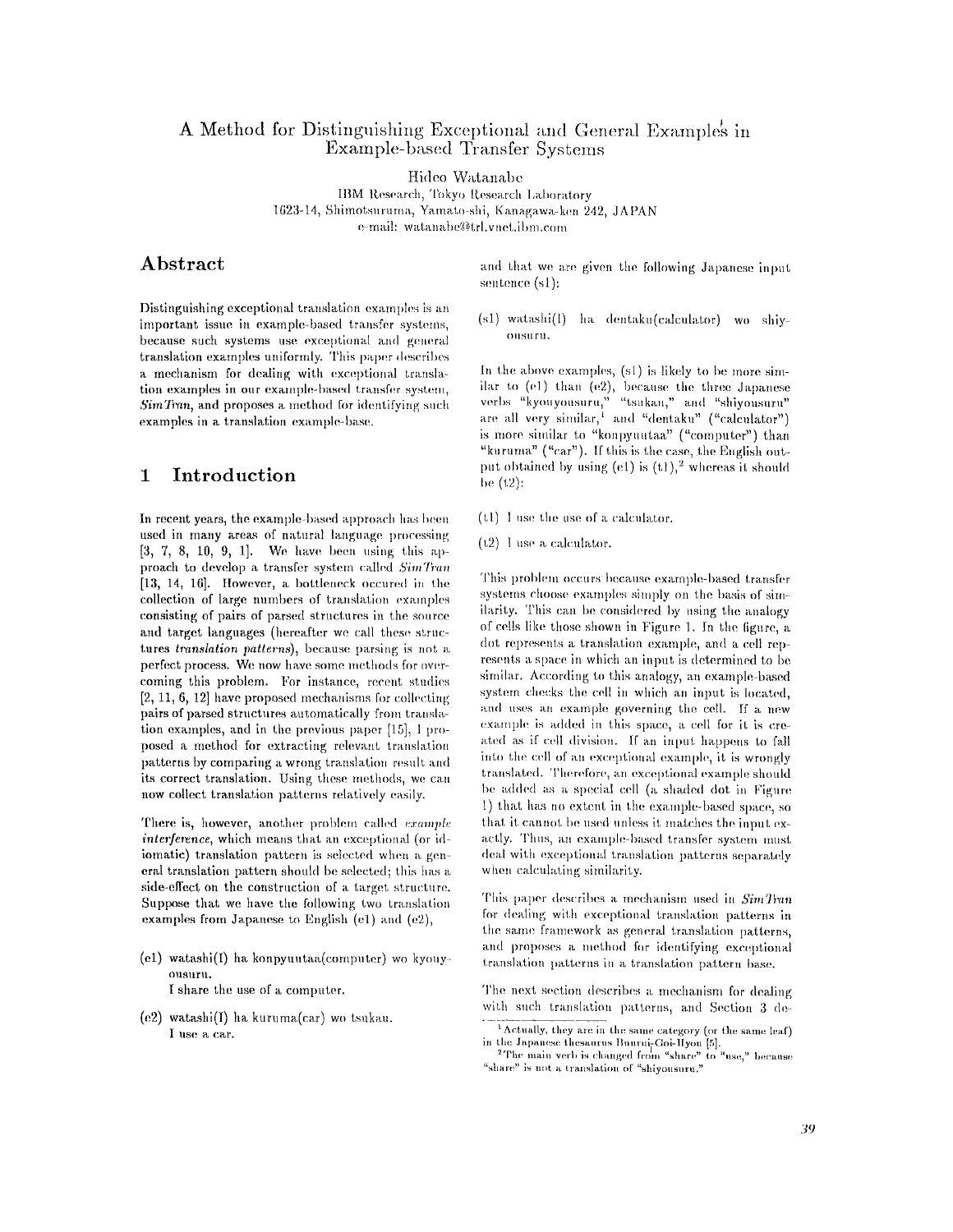

Figure 1: An example-base space

scribes a method for identifying exceptional translation patterns. Some experiments are reported in Section 4, and some issues are discussed in Section 5. Finally, some concluding remarks bring this paper to an end.

# **2 Mechanism for dealing with exceptional translation patterns**

*SimTran* calculates the similarity between a subgraph of an input structure and the source part of a translation pattern on the basis of both the structural similarity **and the** similarity of the lexical-forms of corresponding nodes. For instance, the distance (the inverse of similarity) between two Japanese lexicalforms is expressed by the difference of their values in a Japanese thesaurus called Bunrui-Goi-Hyou [5]<sup>3</sup> as follows:

$$
distance(w_1, w_2) = \frac{|bghcode(w_1) - bghcode(w_2)| + \delta}{bghmax + \delta}
$$

where  $bghcode(w)$  is the code value in the Bunrui-Goi-Hyou, *bghmax* is the maximal difference of the bghcodes, and  $\delta$  is a penalty value incurred when  $w_1$ and  $w_2$  are not identical. This equation is used for lexical-forms in general translation patterns. If one is a lexical-form which requires exact-match in an exceptional translation pattern, then the distance is calculated as follows:

distance
$$
(w_1, w_2)
$$
 = 
$$
\begin{cases} 0 & w_1 \text{ is identical to } w_2 \\ 1 & otherwise \end{cases}
$$



Figure 2: Exceptional translation pattern and general translation pattern

A lexical-form has a distinctive feature that makes it possible to determine which equation should be used in calculating similarity; if one of two lexical-forms is expressed by a single-quoted string, then the distance between the lexical-forms is calculated by using the second equation; on the other hand, if both lexicalforms are expressed by double-quoted strings, then their distance is calculated by using the first equation.

Thus, an exceptional translation pattern is distinguished by having nodes whose lexical-forms are single-quoted strings in its source part, while a general translation pattern is distinguished by having nodes whose lexical-forms are all double-quoted strings in its source part. Not all nodes in the source part of an exceptional translation pattern are necessarily single-quoted strings; single-quoted string nodes and double-quoted string nodes may be mixed in a translation pattern. In Figure 2,  $(tpl)$  is an exceptional translation pattern and  $(tp2)$  is a general translation pattern. Note that the root node of the Japanese part is the only single-quoted string in (tpl), and it matches only an input whose root node is 'kyouyousuru.'

By using this distinction of lexical-forms, we can integrate exceptionality handling into the similarity calculation framework without separating this task as a pre process or post-process. '

<sup>&</sup>lt;sup>3</sup> Bunrui-Goi-Hyou is a Japanese thesaurus consisting of **large trees** for nominals, **adjectives, and** verbs. Each node is assigned a unique number. Similar concept words are located in similar positions (or assigned similar numbers) in these trees.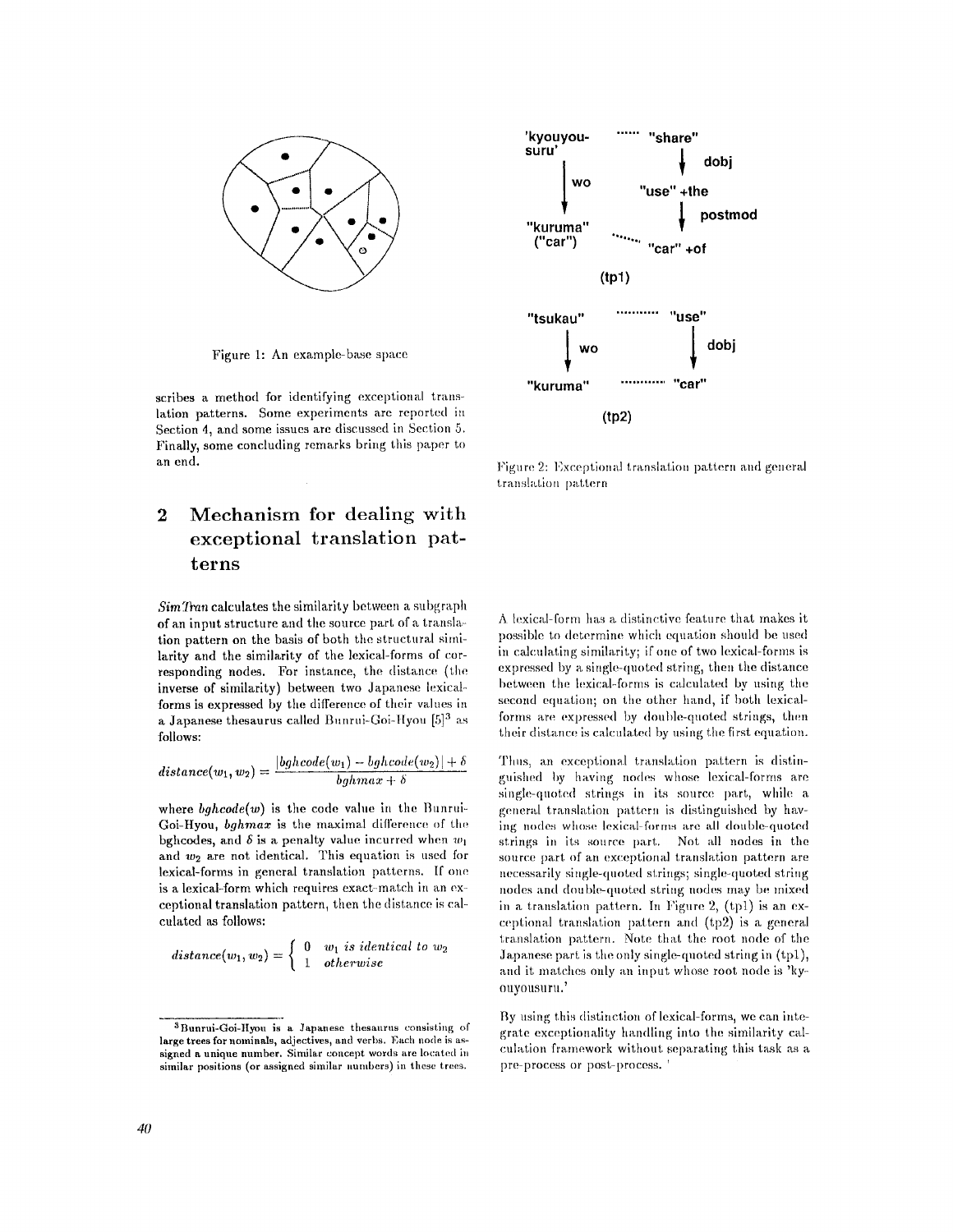

Figure 3: Example of the identification of exceptional translation patterns

#### Method for identifying ex-3 translation ceptional patterns

For most people, an exceptional translation pattern is likely to mean a pattern of translation for an idiomatic or colloquial expression. In general, an idiomatic translation pattern is a translation pattern whose target part is markedly different from that of translation patterns whose source parts are similar to that of the idiomatic pattern. From the viewpoint of the transfer process, what we would like to identify are translation patterns that may have side-effects when they are selected instead of general translation patterns. We call such translation patterns exceptional translation patterns. According to this definition, exceptional translation patterns are not restricted to idiomatic patterns, in fact, more translation patterns other than idiomatic ones fall into this category. Here, we classify exceptional translation patterns into the following two categories:

- Extra-Exceptional Translation Patterns: These have some extra elements in the target part in addition to those in similar translation patterns.
- Intra-Exceptional Translation Patterns: These are almost same as similar translation patterns, but several target words are different.

When exceptional translation patterns are found, it is important to know whether two translation patterns are equivalent or not. Therefore, equivalent translation patterns are defined as follows:

Given two dependency structures  $d_1$  and  $d_2$ , then they are called *equivalent* if and only if they are structurally identical and corresponding nodes have the similar semantic code.<sup>4</sup> Further, given two translation patterns  $tp_1 = \langle s_1, t_1, m_1 \rangle$   $tp_2 = \langle s_2, t_2, m_2 \rangle$ , where  $s_i$  is a source part,  $t_i$  is a target part, and  $m_i$ is a mapping from  $s_i$  to  $t_i$ , then these two translation patterns are called *equivalent* if they satisfy the following conditions:

- (1) Both source parts are equivalent, and both target parts are structurally identical.
- (2) The roots of  $t_1$  and  $t_2$  are the same string.
- (3) For each node *n* in  $s_1$ ,  $m_1(n)$  is one of translation words of  $n$ .
- (4) For each node *n* in  $s_2$ ,  $m_2(n)$  is one of translation words of  $n$ .

The algorithm for identifying exceptional translation patterns is as follows:

<sup>&</sup>lt;sup>4</sup> For instance, the semantic code in Japanese is Bunrui-Goi-Hyou code. The extent to which two words are determined to be similar is also a parameter. It may vary according to the system. In this paper, two words are determined to be similar if they have the same semantic code.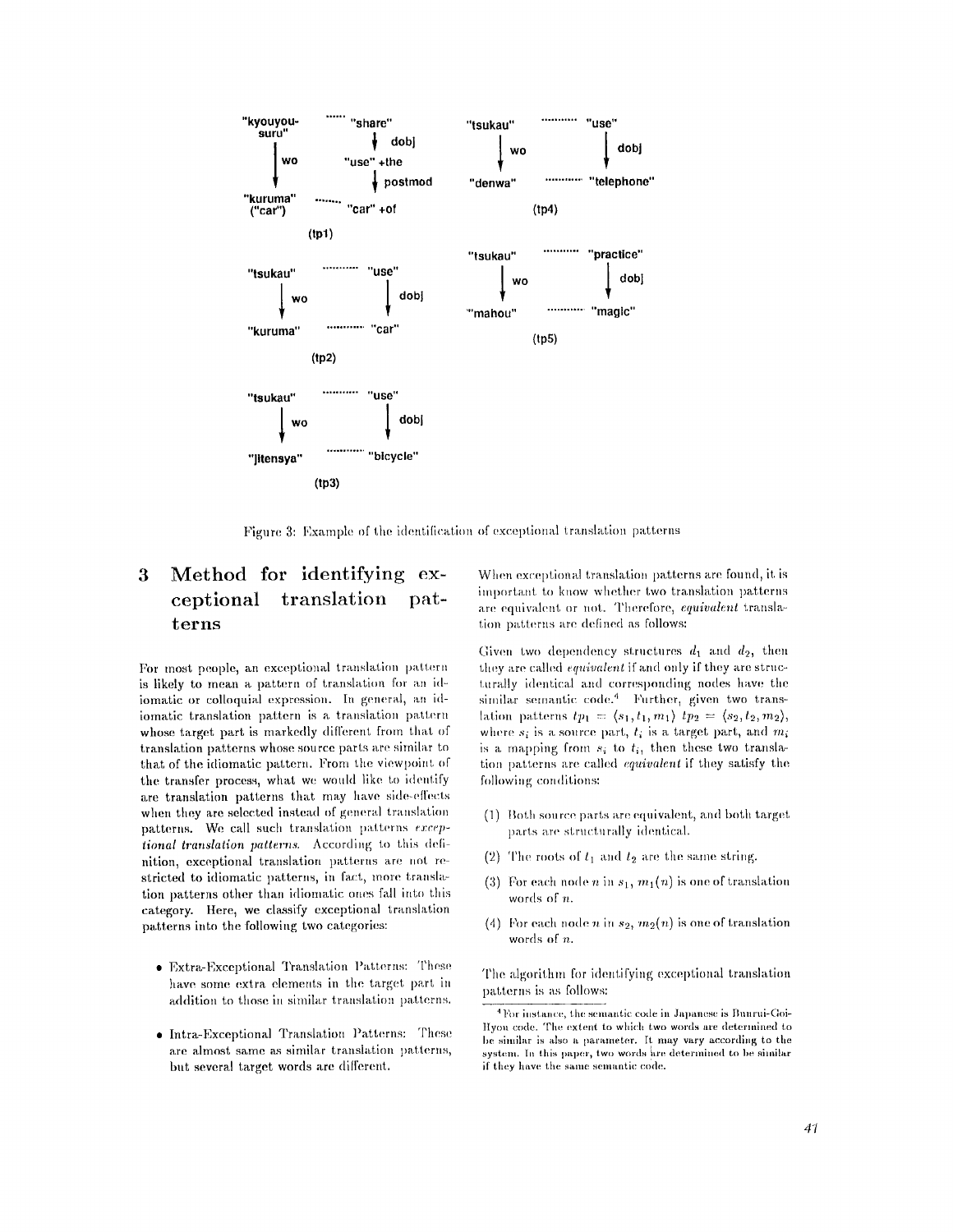- Step 1 Divide translation patterns into several groups, each of which consists of equivalent translation patterns.
- **Step** 2 For each pair of distinct translation pattern groups  $g_1$  and  $g_2$ , if any pattern of  $g_1$  is equivalent to any pattern of  $q_2$  other than nodes governed by the root of the source part, then the translation patterns in  $g_1$  and  $g_2$  are marked general.
- Step 3 For each pair of distinct translation pattern groups  $g_1$  and  $g_2$ , if the source part of any pattern  $(p_1)$  of  $q_1$  is equivalent to the source part of any pattern of  $g_2$ , but target parts of them are not structurally identical, because  $p_1$  has extra elements, then the translation patterns of  $g_1$  are marked *extm-exeeptionaL*
- **Step** 4 For each non-exceptional translation pattern group  $g_1$ , if there is another general translation pattern group  $g_2$  such that any pattern  $(p_1)$  of  $g_1$  is equivalent to any pattern of  $g_2$  other than the root node in the target part of  $p_1$ , then the translation patterns of  $q_1$  are marked *intraexceptional.*

Step 2 identifies possible general translation patterns if they are used in a relatively wide range of words, because in general an exceptional pattern is restricted in the usage of words. This approach, however, is not perfect for identifying general translation patterns, because there is a case such that the exceptionality derives from a single special word. Therefore, in the next step, checking does not exclude these possible general translation patterns. Step 3 identities extra-exceptional translation patterns by checking the structure of the target part. Step 4 then identifies intra-exceptional ones by comparing the mot node in the target part with the root nodes in the target part of possible general translation patterns. The reason why this comparison is restricted to possible general translation patterns is that intra-exceptional translation patterns have side-effects only when they are similar to general translation patterns.

Figure 3 shows an example of the identiflcation of exceptional translation patterns, in which the Japanese verbs "kyouyousuru" and "tsukau" have the same bghcode, and the Japanese nouns "kuruma," "denwa," and "mahou" have different bghcodes, on the other hand, "kuruma" and "jitensya" have the same bghcode. First, step 1 divides these translation patterns into four groups: group 1 consists of (tpl), group 2 consists of (tp2) and (tp3), group 3 consists of (tp4), and group 4 consists of (tp5). Step 2 identifies group 2 and 3 as general translation patterns, because "kuruma" and "denwa" have different bghcodes. Subsequently, step 3 identifies (tpl) as an  $extra-exceptional translation pattern, because (tp1)$ 

has extra elements "the use of" for  $(tp2)$ . Further, step 4 identifies (tp5) as an intra-exceptional translation pattern, because (tp5) is equivalent to the general translation patterns (tp2), (tp3) and (tp4), other than "use" and "practice" in the root nodes of the target parts.

## **4 Experiments**

We have tested the above-mentioned algorithm with translation patterns in a Japanese-to-English transfer dictionary that was previously used in our laboratory. For each bghcode, we. collected translation patterns such that the root of the source part has the code, and applied the algorithm to the translation pattern set of each category. Table 1 shows the resulting top 10 categories with respect to the total number of occurrences. In most categories, more than 90% of translation patterns were identified as exceptional. The reason for the lopsidedness of this result is that the translation patterns described in the previous transfer dictionary were almost all exceptional cases that could not be dealt with by the default procedures coded in the transfer module. Therefore, this result indicates that the algorithm is able to idenitfy exceptional translation patterns correctly.

## **5 Discussion**

In conventional transfer systems  $[4]$ , transfer rules are roughly divhled into general ones and exceptional (or idiomatic) ones. The transfer system checks the exceptional cases first, and if they cannot match the input then the system applies general rules. On the other hand, example-based transfer systems deal with translation patterns (or examples) uniformly on the basis of similarity, according to the example-based principle. This mechanism causes the example interference problem. A very useful property of the example-based approach is that it allows a sentence to be added as an example if it cannot be dealt with properly. This holds if the same input as the newly added example is given, but when the resolution of the similarity calculation is not enough, an input that is similar to but not exactly the same as the added example may not be dealt with properly, because there may be another similar example that is exceptional. Therefore, it is very important to identify whether an example is general or exceptional.

After application of the algorithm described in this paper, translation patterns are classified into the fol-. lowing categories: general, exceptional (extra- and intra-), and neutral. Neutral translation patterns, which are not marked general or exceptional, are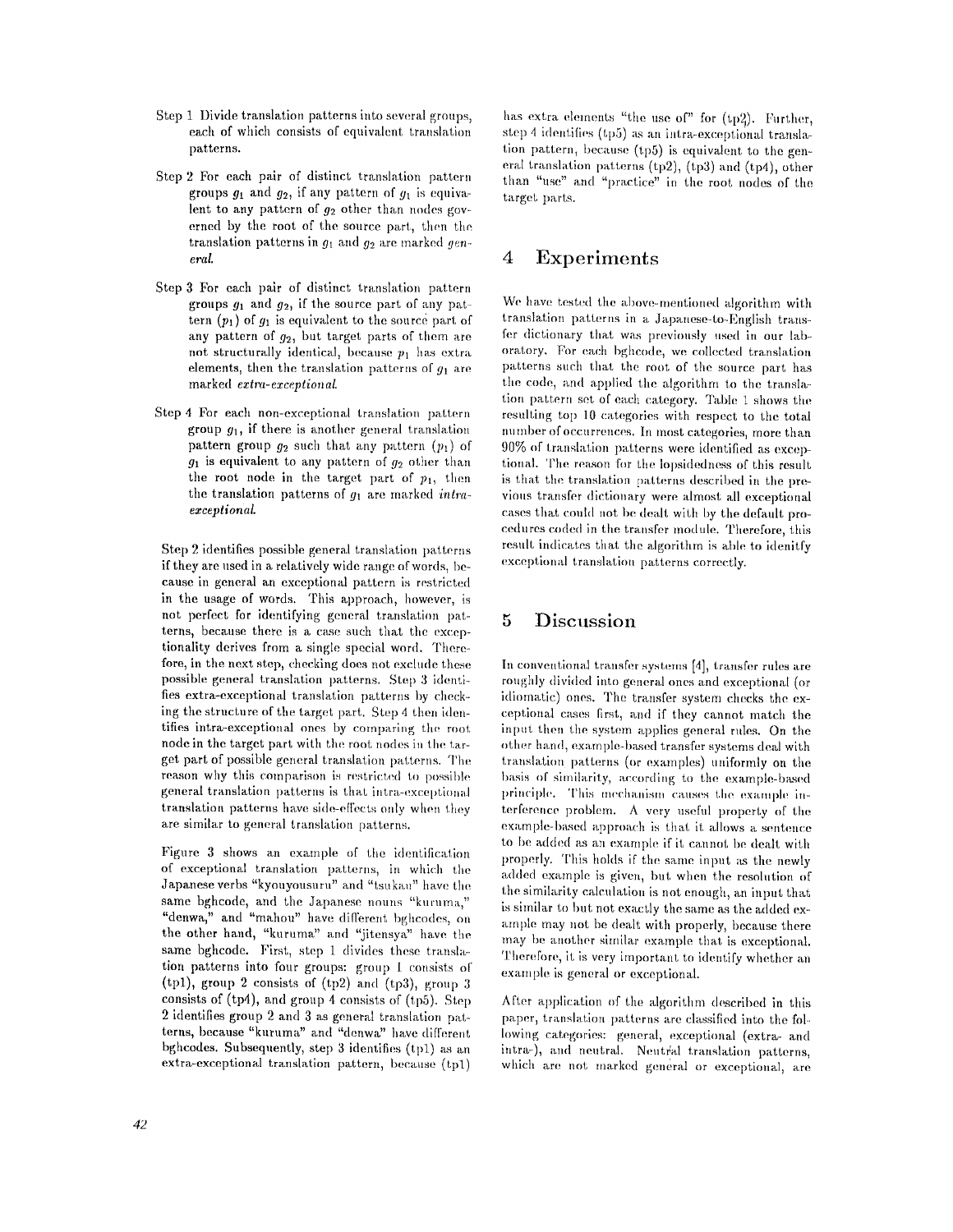| Bghcode             | Num of | Num of         | Num of Exceptional | Exceptional (extra only) |
|---------------------|--------|----------------|--------------------|--------------------------|
| (example)           | Total" | General        | (extra, intra)     | /Total                   |
| $15210$ (idousuru)  | 247    |                | 232(228, 4)        | 93% (92%)                |
| 15270(iku)          | 174    | 0              | 138(137, 1)        | 79% (78%)                |
| $15310$ (torikomu)  | 165    | 0              | 160(150, 10)       | 96% (90%)                |
| 15600(tikazuku)     | 199    |                | 185 (178, 7)       | 92% (89%)                |
| 15710(kiru)         | 185    | 0              | 181 (159, 22)      | 97% (85%)                |
| $30110$ (kurushimu) | 192    | 8              | 183 (160, 23)      | 95% (83%)                |
| $30200$ (suki)      | 280    | 6              | 271 (203, 68)      | 96% (72%)                |
| $30610$ (omou)      | 180    | 0              | 179 (169, 10)      | 99% (93%)                |
| 31200(iu)           | 191    | 0              | 173(173, 0)        | 90% (90%)                |
| $36700$ (hattyuu)   | 182    | 0              | 181 (168, 13)      | 99% (92%)                |
| 38520(tsukau)       | 65     | $\overline{2}$ | 60(53, 7)          | 92% (81%)                |

Table 1: Experimental results for transfer dictionary

translation patterns that do not have side-effects. They are not used for a wide variety of words in the current translation pattern base. If more translation patterns are added later, they may be identified as general or exceptional. By this method, one can enable the system to identify exceptional translation patterns automatically hy adding some general translation patterns similar to them. This is a very useful feature for bootstrapping of a translation pat $t$ ern base. A weak point of this algorithm, however, is that it requires a large number of translation patterns. If enough translation patterns are not given, exceptional translation patterns might not be identified. However, collecting many translation patterns is no longer a serious problem, since several methods for collecting them automatically have been proposed in recent studies [2, 11, 14, 6].

The method proposed in this paper probably does not comply with human intuition regarding idiomatic translation patterns; rather, it detects translation patterns that are idiomatic for the system, in other words, patterns that might have side-effects in the current set of translation patterns. It probably requires deeper semantic processing to identify translation patterns that are idiomatic in the conventional sense.

## **6 Conclusion**

In this paper, we have shown a problem of examplebased transfer systems, *example interference*, and described a mechanism for dealing with exceptional translation patterns and general translation patterns uniformly in similarity calculation without destroying the whole framework of example-based processing. Further, we have proposed a method for distinguishing exceptional translation patterns from general translation patterns. In some cases, this method gives results that do not match human intuition regarding idiomatic translation patterns, but it can detect, from the viewpoint of example-based processing, translation patterns in the current translation pattern base that might have side-effects.

### **References**

- [1] Furuse, O. and Iida, 1l., *"Cooperation* between Transfer and Analysis in Example-Based Framework," Proc. *of Coling 92,* Vol. 2, pp. 648-681, 1992.
- [2] Kaji, H., Kida, Y., and Morimoto, Y., "Learning Translation Templates from Bilingual Text," *Proc. of Colin.q 92,* Vol. 2, pp. **672 678,** 1992
- [3] Nagao, M., "A Framework of a Mechanical Translation between Japanese and English by Analogy Principle," Elithorn, A. and Banerji, R. (eds.) : *Artificial and Human lr~.lelhgence,* NA'I'O 1984.
- [4] Nagao, M., "The Transfer Phase of the Mu Machine Translation System," *Proc. of Coling '86*, pp. 97-103, **1986.**
- [5] National Language Research Institute: Bunrui Goi llyou (in Japanese), Syuuei Syuppan, 1964.
- [6] Matsumoto, Y., Ishimoto, H., and Utsuro, T., "Structural Matching of Parallel Text," Proc. of 31st Annual *Meeting of ACL*, pp. 23-30, 1993.
- [7] Sadler, V., "Working with Analogical Semantics," Foris Publications, 1989.
- [8] Sato, S. and Nagao, M., "Toward Memory-based 'l'ranshtl.ion," *Col\*ng 90,* ]990.
- [9] Sato, S., "Memory-based Translation," *Doctor Thesis*, 1992.
- [10] Sumita, E., Iida, II., and Kohyama, H., "Translating with Examples: A New Approach to Machine Translation," *Proc. of Info Japan 90*, 1990.
- [11] Utsuro, T., Matsumoto, Y., and Nagao, M., "Lexical Knowledge Acquisition from Bilingual Corpora," l)rac, of C¢)ling '92, Vol. 2,'pp. 581-587, 1992.